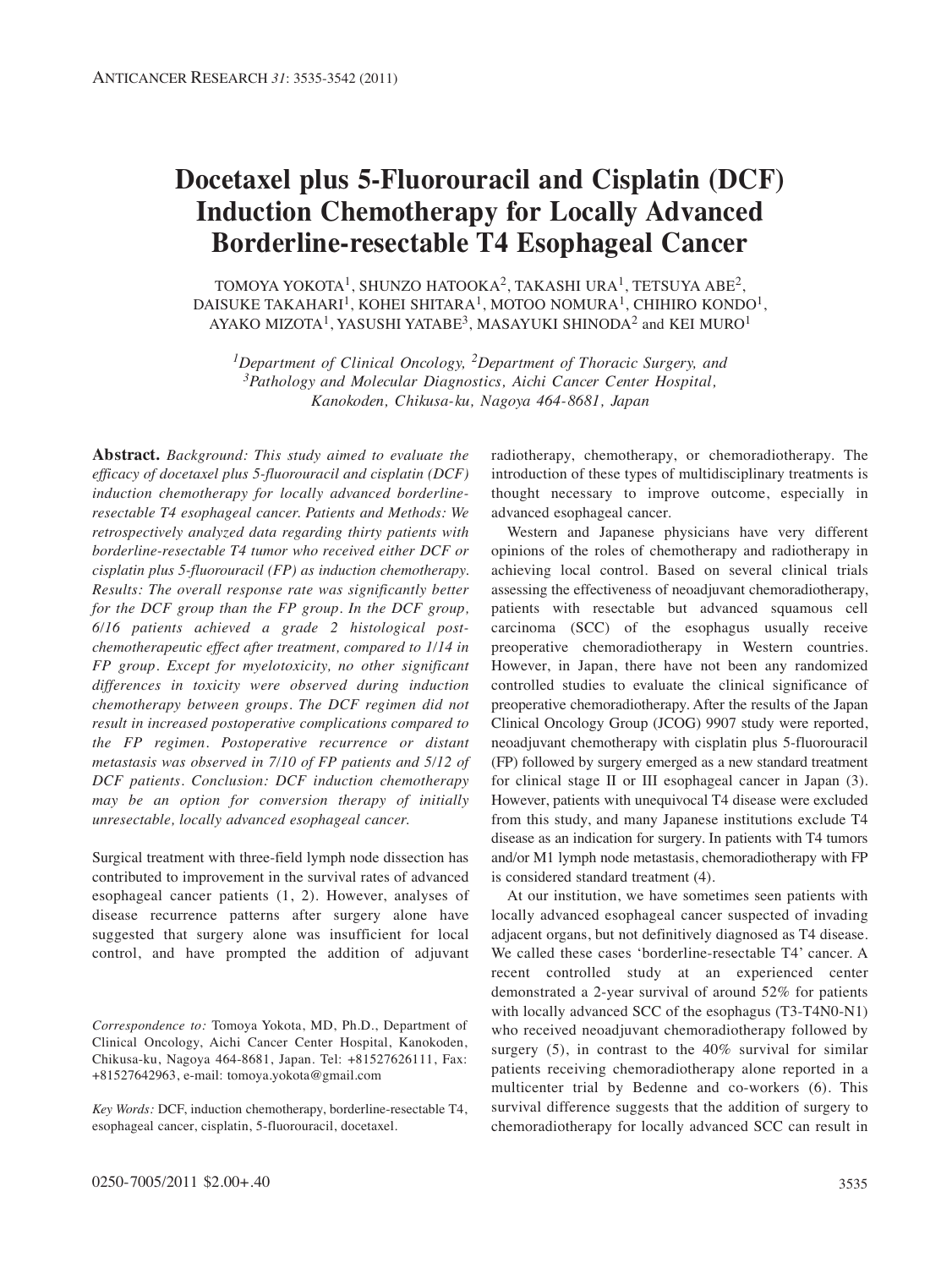improved local control and survival. Therefore, our treatment strategy for such locally advanced cancer includes surgery.

It has been recently reported that patients with SCC of the head and neck who received induction chemotherapy using docetaxel, cisplatin, and 5-fluorouracil (DCF) achieved significantly longer survival than patients who received FP induction chemotherapy (7, 8). DCF chemotherapy also significantly improved overall survival compared with FP in patients with advanced gastric or gastroesophageal adenocarcinoma (9). In addition, it has been reported that a DCF regimen was effective against locally advanced esophageal SCC (10). Therefore, since 2007, we have administered DCF as intensive induction chemotherapy with the aim of curative resection of borderline-resectable T4 tumors. The purpose of this study was to evaluate the efficacy of DCF induction therapy for locally advanced borderline-resectable esophageal cancer by determining the response rates, presence of residual tumor after surgery, histological post-chemotherapeutic effects, safety, and postoperative complications in both FP and DCF regimens. We also investigated postoperative recurrence patterns and survival outcomes.

## **Patients and Methods**

*Patients.* Data regarding 30 patients with locally advanced borderline-resectable T4 esophageal cancer, at Aichi Cancer Center Hospital between 2001 and 2010, were retrospectively analyzed in this study. Of these, 16 patients received DCF regimen and 14 patients FP regimen as induction chemotherapy, aiming at curative resection. Esophagography, endoscopy, computed tomography (CT) of the chest and abdomen, and/or 18-fluorodeoxyglucose positronemission tomography (FDG PET)/CT fusion imaging were performed to determine both pretreatment clinical stages and treatment responses. Clinical staging was performed according to the tumor-node-metastasis (TNM) classification of the International Union Against Cancer (UICC), sixth edition (11). A tumor was considered to be borderline resectable T4 if prior induction therapy had not been performed and it also had not been unequivocally determined to be clinical T4. For each patient, the pretreatment tumor depth was estimated, and tumor resectability was determined by the multidisciplinary tumor board of our institution. Written informed consent was obtained from all patients.

*Induction chemotherapy.* Induction chemotherapy using the FP regimen consisted of intravenous cisplatin (80 mg/m2) on day 1, and a continuous infusion of 5-fluorouracil (800 mg/m2/day) for 5 days, given every 4 weeks for two cycles. The DCF regimen was based on our previous phase II study (12), and consisted of intravenous docetaxel (60-70 mg/m<sup>2</sup>) and cisplatin (60-70 mg/m<sup>2</sup>) on day 1, and a continuous infusion of 5-fluorouracil (750-800 mg/m2/day) for 5 days, given every 4 weeks for two cycles. Patients in the DCF group were given prophylactic antibiotics. Granulocyte colony-stimulating factor (G-CSF) was used if patients had grade 4 neutropenia or febrile neutropenia, but was not used for prophylaxis. Hematologic and nonhematologic toxicity was assessed according to National Cancer Institute Common Toxicity Criteria (NCICTC) (version 3.0) and the highest grade occurring anytime during induction chemotherapy was reported. Restaging evaluations were typically performed by CT or FDG-PET/CT fusion imaging 1-2 weeks after the completion of chemotherapy. Because few patients had measurable disease as determined by Response Evaluation Criteria in Solid Tumors (RECIST), the treatment response of each primary esophageal lesion was endoscopically evaluated, and categorized as complete response (CR), partial response (PR), stable disease (SD), or progressive disease (PD) (13). PR was defined as obvious morphological change, such as reduction or flattening of tumor or elevated lesion around the ulcer, along with healing of the ulcer floor. If a clinical response was seen, and curative resection was thus considered possible, the patient was scheduled for surgery 4-6 weeks after the last day of chemotherapy.

*Surgical procedure and histopathologic response evaluation.* All the patients submitted to surgery underwent a subtotal esophagectomy with regional lymphadenectomy through a right thoracotomy and laparotomy, and reconstruction was performed using the stomach via a retrosternal route with cervical anastomosis through a neck incision. Evaluations of residual tumor (R) were classified as follows: R0, no residual tumor; R1, suspicious of residual tumor or microscopic residual tumor; and R2, macroscopic residual tumor. The entire tumor bed was cut into slices containing the entire esophageal wall, and histological therapeutic effects were classified as follows: grade 3, complete disappearance of viable cancer cells in the tumor bed; grade 2, disappearance of greater than two thirds of viable cancer cells; and grade 1, disappearance of less than two thirds of viable cancer cells (14).

*Statistical analysis.* The Chi-square test, Fischer exact test, and Student's *t*-test were used to analyze the relationship between variables, using SYSTAT 12 software (Systat Software Inc., Richmond, CA USA). Progression-free survival (PFS) was calculated from the date of initial chemotherapy until disease relapse, or censored at last follow-up visit. Overall survival (OS) was calculated from the starting date of first-line chemotherapy until death from any cause, or censored at last follow-up visit. Survival data were analyzed using the Kaplan-Meier method. Comparison of survival curves was carried out using a log-rank test. Two-sided *p* values <0.05 were considered statistically significant.

#### **Results**

*Patient characteristics.* Of 14 patients treated with FP regimen, 7 patients commenced FP therapy between 2001 and 2006, and the remaining patients between 2007 and 2010. All patients treated with DCF regimen commenced therapy between 2007 and 2010. Patient characteristics are presented in Table I. There were no significant differences in age, gender, or performance status (PS) between the FP and DCF patient groups. Most of the primary tumors were located in the thoracic esophagus. N1 and M1 tumors included either regional or nonregional lymph node metastasis, without distant metastasis. The histological diagnosis of all patient tumors was SCC (Table I). In one patient, although the primary lesion was superficial (T1), swelling of the left recurrent nerve lymph node (No. 106recL) was highly suspicious of invasion into the trachea, and the tumor was therefore considered to be unresectable.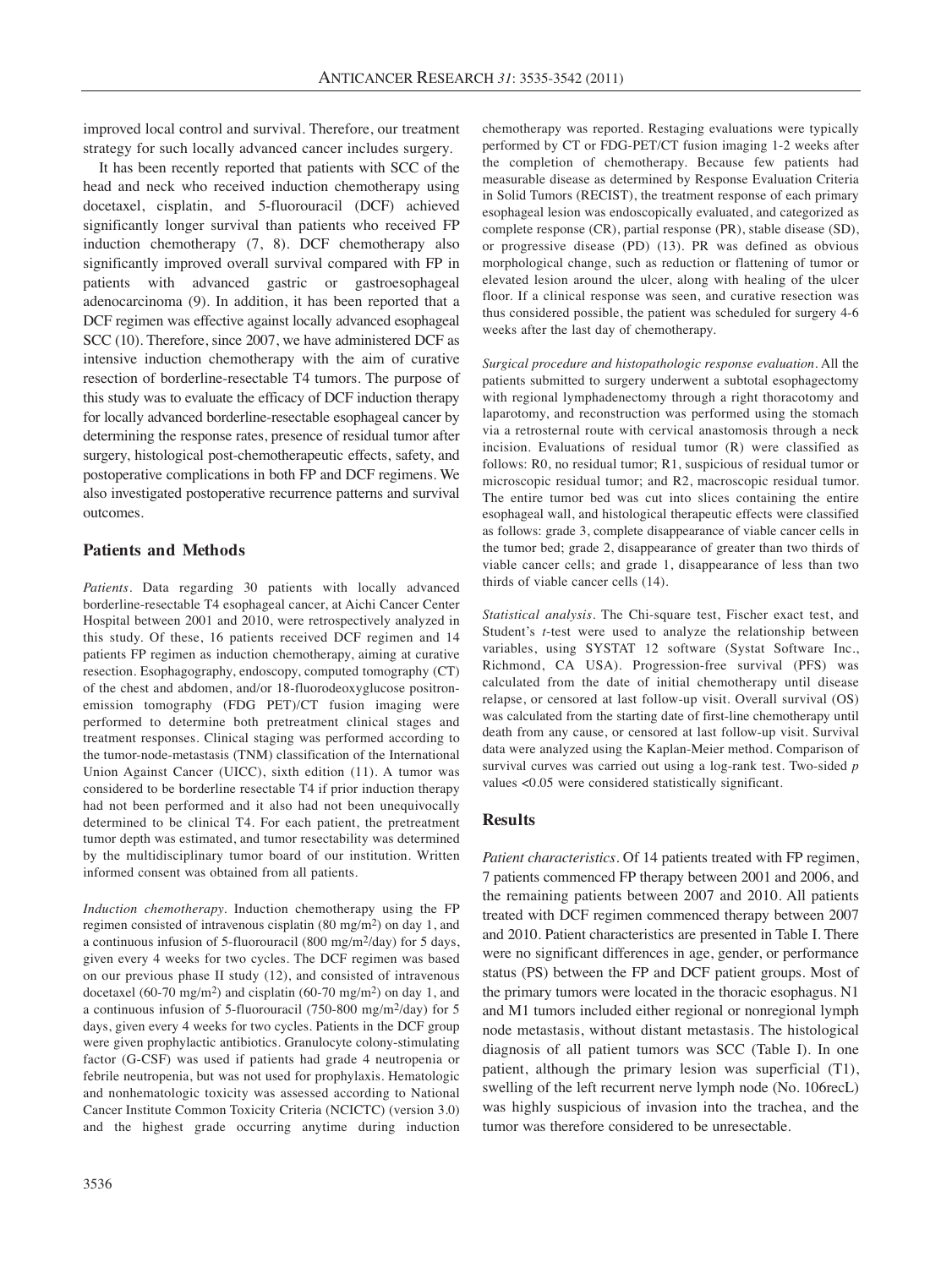Table I. *Patient characteristics.*

|                                | $FP (n=14)$      | DCF $(n=16)$            |
|--------------------------------|------------------|-------------------------|
| Age, years                     |                  |                         |
| Median (range)                 | $63(55-72)$      | 63.5 (40-75)            |
| Gender                         |                  |                         |
| Male                           | 13               | 13                      |
| Female                         | 1                | 3                       |
| <b>ECOG PS</b>                 |                  |                         |
| $\boldsymbol{0}$               | $\boldsymbol{0}$ | $\mathfrak{2}$          |
| 1                              | 14               | 14                      |
| Location of primary tumor      |                  |                         |
| Ce                             | 1                | $\mathbf{0}$            |
| Ut                             | $\overline{c}$   | 7                       |
| Mt                             | 8                | 7                       |
| Lt                             | 3                | $\overline{c}$          |
| $cT^{\dagger}$                 |                  |                         |
| 1                              | $\mathbf{0}$     | 1 <sup>§</sup>          |
| $\overline{c}$                 | $\overline{0}$   | $\overline{0}$          |
| 3                              | $\overline{0}$   | $\overline{0}$          |
| 4                              | 14               | 15                      |
| $cN^\dagger$                   |                  |                         |
| $\overline{0}$                 | 3                | 1                       |
| 1                              | 11               | 15                      |
| $cM^{\dagger}$                 |                  |                         |
| $\overline{0}$                 | 9                | 11                      |
| 1a                             | 3                | 3                       |
| 1 <sup>b</sup>                 | $\overline{2}$   | $\overline{2}$          |
| Histology                      |                  |                         |
| Well-differentiated SCC        | 1                | 4                       |
| Moderately differentiated SCC  | $11^{\ddagger}$  | 7                       |
| Poorly differentiated SCC      | $\overline{0}$   | $\mathbf{1}$            |
| SCC of unknown differentiation | 2                | 4                       |
| Adjacent organs                |                  |                         |
| Aorta                          | 5                | 5                       |
| Lung                           | $\mathbf{1}$     | $\mathbf{1}$            |
| Jugular vein                   | $\mathbf{0}$     | $\mathbf{1}$            |
| Pulmonary vein                 | $\mathbf{0}$     | $\overline{\mathbf{c}}$ |
| <b>Bronchus</b>                | 5                | 5                       |
| Trachea                        | $\overline{2}$   | 5                       |
| Others                         | $\overline{3}$   | $\overline{0}$          |

†UICC, sixth edition. ‡One patient's tumor consisted of basaloid carcinoma mixed with moderately differentiated squamous cell carcinoma. \*M1b excluding distant metastasis. §One patient's primary lesion was superficial (T1), although swelling of the left recurrent nerve lymph node (No. 106recL) was highly suspicious of invasion into the trachea, and the tumor was therefore considered to be unresectable. FP: Cisplatin plus 5 fluorouracil; DCF: docetaxel plus 5-fluorouracil and cisplatin; ECOG: Eastern Cooperative Oncology Group; PS: performance status; Ce: cervical esophagus; Ut: upper thoracic esophagus; Mt: middle thoracic esophagus; Lt: lower thoracic esophagus; SCC: squamous cell carcinoma.

*Efficacy outcomes.* PR was observed in 2/14 and 9/16 of patients treated with FP and DCF, respectively. The overall response rate was significantly better in the patients undergoing DCF than in those receiving FP (10/16 *vs.* 2/14, *p=*0.0072).

Of 16 patients treated with the DCF regimen, 4 patients did not go to esophagectomy due to the following reason: upon

|                                 | $FP(n=14)$ | DCF $(n=16)$ <i>P</i> -value |        |
|---------------------------------|------------|------------------------------|--------|
| Response                        |            |                              |        |
| <b>CR</b>                       | $\Omega$   | 1†                           |        |
| <b>PR</b>                       | 2          | 9‡                           |        |
| <b>SD</b>                       | 12         | 6                            |        |
| PD                              | $\Omega$   | $\Omega$                     |        |
| $CR + PR$                       | 2          | 10                           | 0.0072 |
| Residual tumor (R)              |            |                              |        |
| $\Omega$                        | 5          | 10                           | 0.1432 |
| 1                               | 1          | 1                            |        |
| $\overline{c}$                  | 3          |                              |        |
| <b>NE</b>                       | 5          | $\overline{4}$               |        |
| Histological therapeutic effect |            |                              |        |
| $\theta$                        | $\Omega$   | $\Omega$                     |        |
| 1                               | 7          | 7                            |        |
| $\overline{2}$                  | 1          | 6                            |        |
| 3                               | $\theta$   | $\theta$                     |        |
| <b>NE</b>                       | 6          | 3                            |        |
| $>\text{Grade } 2$              | 1          | 6                            | 0.0499 |

Table II*. Efficacy of induction chemotherapy.*

†Complete response was achieved in 1 patient, who chose subsequent chemoradiotherapy instead of operation after induction chemotherapy. ‡In 1 patient, the primary lesion showed a partial response, whereas a new lesion occurred in an abdominal lymph node after induction chemotherapy. NE: Patients in whom residual tumor or histological therapeutic effect were not evaluated, included those for whom esophagectomy was not performed even after induction therapy. CR: complete response; PR: partial response; SD: stable disease; PD: progressive disease: NE: not evaluable.

achievement of CR to DCF therapy in both the primary lesion and lymph nodes, one patient chose subsequent chemoradiotherapy instead of surgery. Subsequent chemoradiotherapy was also performed for another three patients because their clinical response to DCF was insufficient to perform curative resection. Although one male patient treated with DCF achieved PR in the primary lesion, a new lesion occurred in an abdominal lymph node after DCF therapy. Because both the primary lesion and the new lesion in the abdominal lymph node were considered technically resectable, he underwent surgical treatment. Of 14 patients treated with the FP regimen, chemoradiotherapy instead of surgery was chosen by 4 patients because curative resection was not considered possible. Overall, R0 resection was achieved in 10/16 of patients receiving DCF and in 5/14 of patients receiving FP.

The surgical specimens were serially sectioned and examined microscopically. Histological examination of the primary lesion revealed that 6/16 of patients treated with DCF and 1/14 of patients with FP therapy achieved a grade 2 post-chemotherapeutic effect (Table II, *p=*0.0499).

*Adverse events associated with induction chemotherapy.* The worst toxicities seen during the treatment periods are listed in Table III. Grade 3 or 4 neutropenia occurred in 10/16 of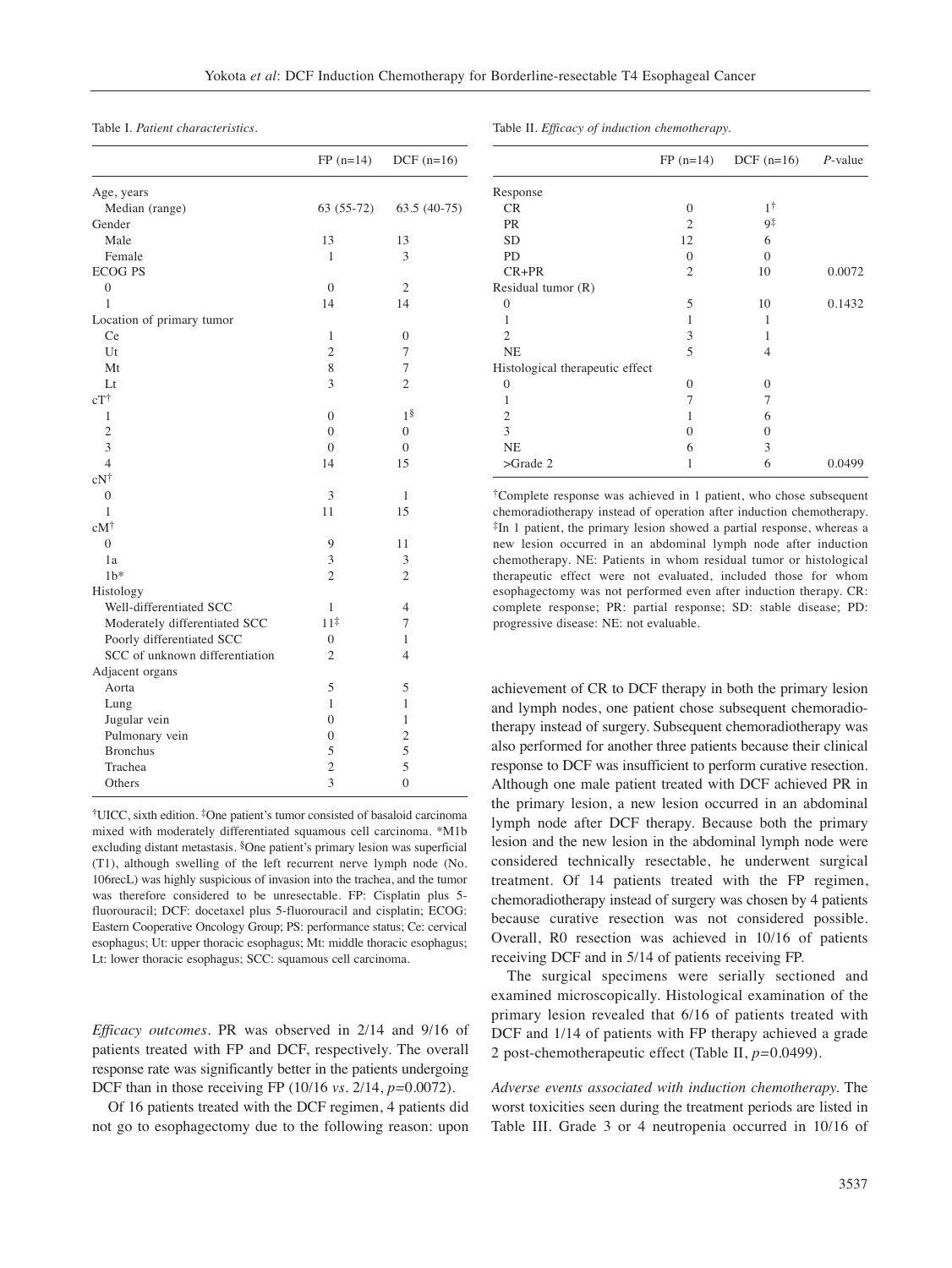|  |  |  |  |  | Table III. Summary of toxicity during induction chemotherapy. |
|--|--|--|--|--|---------------------------------------------------------------|
|--|--|--|--|--|---------------------------------------------------------------|

Table IV. *Postoperative complications.*

|                          | $FP(n=14)$ |         | $DCF (n=16)$ |                 |
|--------------------------|------------|---------|--------------|-----------------|
|                          | Grade 3    | Grade 4 |              | Grade 3 Grade 4 |
| Hematologic toxicity     |            |         |              |                 |
| Leukopenia               |            |         | 9            |                 |
| Neutropenia              |            |         | 2            | 8               |
| Febrile neutropenia      | 0          |         | 4            |                 |
| Anemia                   |            |         | 0            |                 |
| Thrombocytopenia         | 0          |         |              |                 |
| Non-hematologic toxicity |            |         |              |                 |
| Nausea/vomiting          | 0          |         |              | $\Omega$        |
| Diarrhea                 |            |         |              |                 |
| Mucositis                |            |         | 2            |                 |
| Anorexia                 |            |         |              | 0               |
| Renal                    |            |         |              |                 |
| Infection                |            |         |              |                 |

FP: Cisplatin plus 5-fluorouracil; DCF: docetaxel plus 5-fluorouracil and cisplatin.

patients in the DCF group and in 1/14 of patients in the FP group (*p=*0.0017). Despite antibiotic prophylaxis, the rate of febrile neutropenia was higher in the DCF group. The percentages of patients with grade 3 or 4 anemia and thrombocytopenia were similar in both groups. Although grade 3 oral mucositis occurred in two patients in the DCF group, there were no major differences in the incidence rates of severe nonhematologic toxicity during induction chemotherapy in the two groups. None of the patients developed treatment-related perforation of the esophageal wall, esophagobronchial fistula, mediastinal fistula, or aortic fistula. There were no treatment-related deaths in either group.

*Postoperative complications.* The in-hospital mortality rate after surgery was 0% in both of the treatment groups. The postoperative complication rate was 4/10 in the FP group and 6/12 in the DCF group. Details of the postoperative complications are listed in Table IV. Overall, there were no remarkable differences in the postoperative complications among the two study groups (Table IV). Notably, the incidence of overall infections, including pneumonia, wound infection, and other infections, was similar in the two groups.

*Survival.* PFS was analyzed for 22 patients who underwent induction chemotherapy followed by surgery. The median PFS for the DCF group was 15.7 months, which was longer than that for the FP group (8.4 months); however, the difference was not significant (*p=*0.740; Figure 1A). OS was analyzed for all patients who underwent induction chemotherapy regardless of surgery. The OS for the DCF group was also longer compared to that of the FP group

|                                     |   | $FP (n=10)$ DCF $(n=12)$ |
|-------------------------------------|---|--------------------------|
| Pneumonia                           | 2 | 3                        |
| Cardiovascular (pulmonary embolism, |   |                          |
| arrhythmia, venous embolism)        | 2 |                          |
| Laryngeal nerve palsy               |   |                          |
| Anastomotic leak                    |   |                          |
| Wound infection                     | 2 |                          |
| Hemorrhage                          |   |                          |
| Pneumoderma                         |   |                          |
| Lymphorrhea                         |   |                          |
| Chylothorax                         |   |                          |
| Infection                           |   | つま                       |
| Pancreatic juice leakage            |   |                          |
|                                     |   |                          |

†One patient developed cholecystitis after surgery. ‡One patient developed methicillin-resistant Staphylococcus aureus bacteremia and another developed mediastinal abscess after surgery. FP: Cisplatin plus 5-fluorouracil; DCF: docetaxel plus 5-fluorouracil and cisplatin.

(35.9 months *vs.* 19.0 months); however, the difference was not significant (*p=*0.285; Figure 1B). The 1-year survival rate in the DCF group was 90.0%, which was superior to 1 year survival in the FP group (58.3%, Figure 1B).

*Patterns of postoperative recurrence.* At the time of analysis, the recurrence rates after surgery were 7/10 in the FP group and 5/12 in the DCF group (*p=*0.1839). There were 7 patients with distant metastases in the FP group. The sites of distant metastases included the bone  $(N=1)$ , lung  $(N=2)$ , abdominal lymph node  $(N=2)$ , and cervical lymph nodes  $(N=1)$ ; and one patient had recurrences in the bone, adrenal gland, and an abdominal lymph node. In another patient, recurrence in an abdominal lymph node was followed by liver metastasis. There were five patients in the DCF group with distant metastasis, and one patient with both locoregional and distant metastasis. The sites of distant metastases included abdominal lymph node (N=1), chest wall (N=1), and muscle (N=1); and, notably, bone metastases (N=5) were observed in all DCF patients who had recurrences.

#### **Discussion**

The prognosis of esophageal cancer patients with locally advanced SCC remains poor (15). Because of the high rate of postoperative complications, attention has shifted to neoadjuvant treatment. In the JCOG 9907 study, preoperative chemotherapy with FP was found to be superior to postoperative FP for OS in patients with resectable (non-T4), clinical stage II or III esophageal cancer (3). Based on this result, the standard treatment strategy for unequivocal T3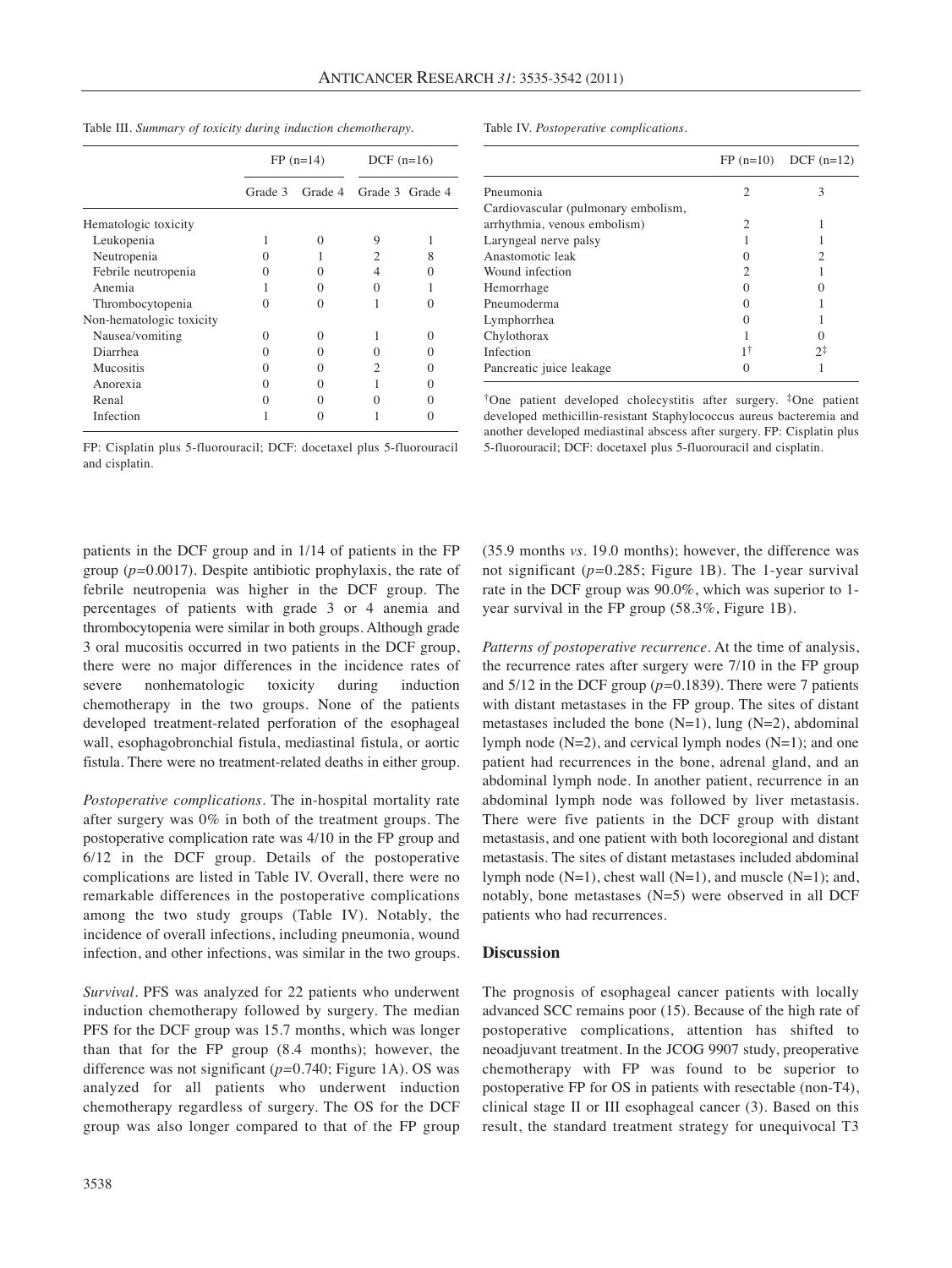A DCF followed by surgery (N=12): 15.7 months ----- FP followed by surgery (N=10): 8.4 months HR=0.82, 95% CI=0.25-2.70, p=0.740



Figure 1. *Kaplan-Meier plot showing progression-free survival (A) and overall survival (B) in the docetaxel plus 5-fluorouracil and cisplatin (DCF) and cisplatin plus 5-fluorouracil (FP) induction chemotherapy groups.*

disease is preoperative chemotherapy with FP followed by radical surgery. However, local recurrence is commonly observed among the patterns of postoperative recurrence in patients receiving preoperative chemotherapy, even after three-field lymphadenectomy. In a meta-analysis of clinical trials of neoadjuvant chemotherapy, Gebski *et al.* demonstrated that there was no significant preoperative chemotherapy effect on all-cause mortality in patients with SCC (hazard ratio 0.88; *p=*0.12) (16). Furthermore, subgroup analysis of the JCOG 9907 study revealed that the survival benefit of neoadjuvant chemotherapy in stage III disease was less than the benefit in stage II disease. Although development of more intensive preoperative therapy is

needed for local tumor control of advanced esophageal cancer in order to improve survival, there is no consensus on whether chemotherapy or chemoradiotherapy should be performed as preoperative treatment.

Preoperative chemoradiotherapy with FP is expected to be a promising, new standard preoperative therapy for esophageal cancer. Indeed, in Western countries, many patients with stage II or III SCC have received neoadjuvant chemoradiotherapy followed by surgery. Stahl *et al.* reported that chemoradiotherapy (40 Gy) followed by surgery improves local tumor control in patients with locally advanced esophageal SCC (17). However, treatment-related mortality was significantly increased in the group undergoing chemoradiotherapy followed by surgery compared to the group undergoing chemoradiotherapy alone (12.8% *vs.* 3.5%, respectively; *p=*0.03). Thus, there remains concern regarding the potential risks of surgery after chemoradiotherapy. Most randomized controlled studies of neoadjuvant chemoradiotherapy have included surgery alone as the control arm, and these studies failed to demonstrate significant improvement in survival, particularly among patients with histologic subtypes of SCC (18-22).

In this study, we retrospectively investigated if DCF was a more powerful preoperative chemotherapy agent than FP for the treatment of patients with locally advanced esophageal cancer, which were suspected of invading adjacent organs, but were not unequivocal T4 lesions (*i.e.*, borderline-resectable T4 disease). This is a patient subgroup for which we hypothesized that preoperative intensive chemotherapy could contribute to conversion of the lesion to curative resectability, which could lead to improved survival outcomes. Because patients with unequivocal T4 tumors have poor survival outcomes after surgical treatment and are usually treated in the palliative setting with FP or nedaplatin plus 5-fluorouracil with concurrent radiotherapy (4, 23, 24), we excluded unequivocal T4 patients from our analysis. Our results demonstrated that the overall response rate and R0 resection rate were better in patients receiving DCF than in patients receiving FP. One patient treated with DCF achieved complete response.

Histopathological findings in resected specimens revealed more favorable post-chemotherapeutic effects in DCF patients than in FP patients. These findings suggest that DCF induction chemotherapy for advanced esophageal cancer may be a promising preoperative option for local tumor control and may result in a high rate of curative resection. The Medical Research Council Oesophageal Cancer Working Group (MRC) found a 60% R0 resection rate among patients treated with neoadjuvant FP compared with a 54% rate in patients treated with surgery alone, which led to improved overall survival (*p<*0.0001) (25). Furthermore, it was reported that pathologic response after neoadjuvant therapy is associated with survival in patients with esophageal cancer (26). These findings suggest that pathologic response to neoadjuvant therapy and R0 resection are the major determinants of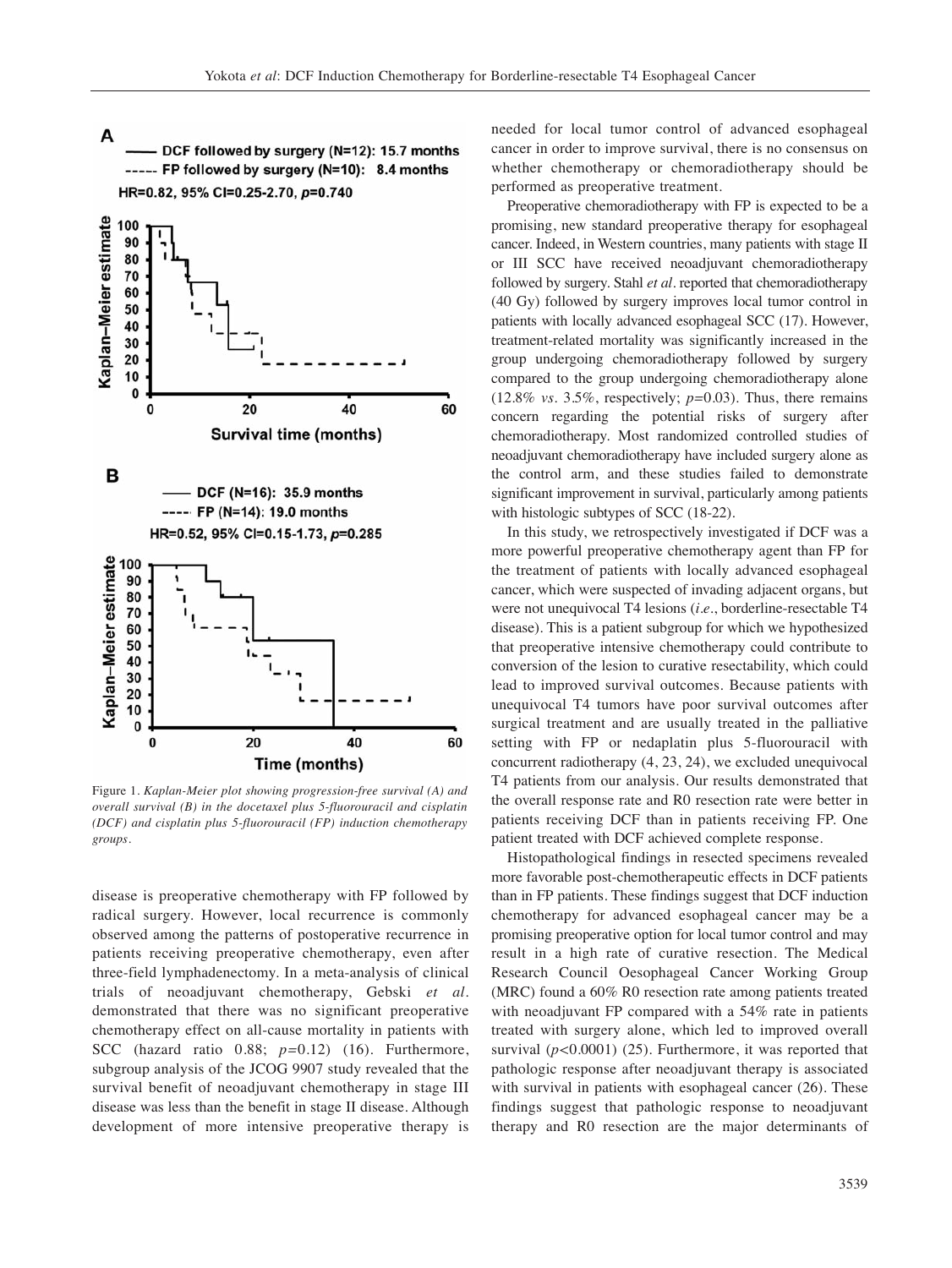survival. Our survival analysis indicated that the 1-year survival rate in the DCF group was 90.0%, which is superior to that seen in the FP group, and this DCF result is also superior to survival in patients with unequivocal T4 disease (4). The addition of docetaxel to cisplatin plus 5-fluorouracil may further improve pathologic response and subsequently improve survival in patients with advanced esophageal cancer.

As expected, the DCF regimen induced more leucopenia and neutropenia than FP, but did not lead to more frequent infectious complications. The myelotoxicity seen in the DCF group was consistent with that seen in other studies (7, 8), and was manageable probably because patients received prophylactic antibiotics. No significant differences in nonhematologic toxicity were observed during induction chemotherapy. Furthermore, the DCF regimen did not increase the risk of postoperative complications compared to the FP regimen. This result suggests that esophagectomy after DCF therapy is as safe as after FP therapy.

However, 5/12 patients receiving DCF followed by surgery experienced distant failure within 24 months after surgery. Therefore, we cannot conclude that preoperative DCF chemotherapy is able to provide local tumor control and also to prevent distant failure. Furthermore, the present analysis lacks the statistical power to demonstrate a significant survival benefit of the DCF regimen, because this is a singleinstitution retrospective study based on a small patient group and short observation period. To achieve better survival after DCF, it may be necessary to determine the predictive factors for tumor recurrence, in order to prevent the occurrence of distant metastasis, as well as to provide locoregional control.

In conclusion, induction chemotherapy using a DCF regimen may be an effective preoperative treatment that allows subsequent curative surgery for locally advanced borderline-resectable T4 esophageal cancer. However, it is still controversial whether preoperative chemotherapy or chemoradiotherapy should be performed. Our observations should be confirmed by longer follow-up and larger sample size. Therapeutic strategies for controlling distant metastasis, as well as locoregional lesions need additional consideration.

### **Conflict of Interest Statement**

None declared.

#### **References**

- 1 Fujita H, Kakegawa T, Yamana H, Shima I, Toh Y, Tomita Y, Fujii T, Yamasaki K, Higaki K and Noake T: Mortality and morbidity rates, postoperative course, quality of life and prognosis after extended radical lymphadenectomy for esophageal cancer. Ann Surg *222*: 654-662, 1995.
- 2 Kato H, Watanabe H, Tachimori and Y, Iizuka T: Evaluation of neck lymph node dissection for thoracic esophageal carcinoma. Ann Thorac Surg *51*: 931-935, 1991.
- 3 Igaki H, Kato H, Ando N, Shinoda M, Shimizu H, Nakamura T, Ozawa S, Yabusaki H, Aoyama N, Kurita A and Fukuda H: A randomized trial of postoperative adjuvant chemotherapy with cisplatin and 5-fluorouracil *versus* neoadjuvant chemotherapy for clinical stage II/III squamous cell carcinoma of the thoracic esophagus (JCOG 9907). J Clin Oncol *26(suppl)*: 215s, abstr 4510, 2008.
- 4 Ohtsu A, Boku N, Muro K, Chin K, Muto M, Yoshida S, Satake M, Ishikura S, Ogino T, Miyata Y, Seki S, Kaneko K and Nakamura A: Definitive chemoradiotherapy for T4 and/or M1 lymph node squamous cell carcinoma of the esophagus. J Clin Oncol *17*: 2915-2921, 1999.
- 5 Mariette C, Piessen G, Lamblin A, Mirabel X, Adenis A and Triboulet JP: Impact of preoperative radiochemotherapy on postoperative course and survival in patients with locally advanced squamous cell oesophageal carcinoma. Br J Surg *93*: 1077-1083, 2006.
- 6 Bedenne L, Michel P, Bouché O, Milan C, Mariette C, Conroy T, Pezet D, Roullet B, Seitz JF, Herr JP, Paillot B, Arveux P, Bonnetain F and Binquet C: Chemoradiation followed by surgery compared with chemoradiation alone in squamous cancer of the esophagus: FFCD 9102. J Clin Oncol *25*: 1160-1168, 2007.
- 7 Posner MR, Hershock DM, Blajman CR, Mickiewicz E, Winquist E, Gorbounova V, Tjulandin S, Shin DM, Cullen K, Ervin TJ, Murphy BA, Raez LE, Cohen RB, Spaulding M, Tishler RB, Roth B, Viroglio Rdel C, Venkatesan V, Romanov I, Agarwala S, Harter KW, Dugan M, Cmelak A, Markoe AM,Read PW, Steinbrenner L, Colevas AD, Norris CM Jr, Haddad RI; TAX 324 Study Group: Cisplatin and Fluorouracil Alone or with Docetaxel in Head and Neck Cancer. N Engl J Med *357*: 1705- 1715, 2007.
- 8 Vermorken JB, Remenar E, van Herpen C, Gorlia T, Mesia R, Degardin M, Stewart JS, Jelic S, Betka J, Preiss JH, van den Weyngaert D, Awada A, Cupissol D, Kienzer HR, Rey A, Desaunois I, Bernier J, Lefebvre JL; EORTC 24971/TAX 323 Study Group: Cisplatin, fluorouracil, and docetaxel in unresectable head and neck cancer. N Engl J Med *357*: 1695-1704, 2007.
- 9 Ajani JA, Moiseyenko VM, Tjulandin S, Majlis A, Constenla M, Boni C, Rodrigues A, Fodor M, Chao Y, Voznyi E, Marabotti C, Van Cutsem E; V-325 Study Group: Clinical benefit with docetaxel plus fluorouracil and cisplatin compared with cisplatin and fluorouracil in a phase III trial of advanced gastric or gastroesophageal cancer adenocarcinoma: the V-325 Study Group. J Clin Oncol *25*: 3205-3209, 2007.
- 10 Tanaka Y, Yoshida K, Sanada Y, Osada S, Yamaguchi K and Takahashi T: Biweekly docetaxel, cisplatin, and 5-fluorouracil (DCF) chemotherapy for advanced esophageal squamous cell carcinoma: a phase I dose-escalation study. Cancer Chemother Pharmacol *66*: 1159-1165, 2010.
- 11 Sobin LH and Wittedkind CH: UICC TNM Classification of Malignant Tumors, 6th edition. New York: Wiley-Liss, Inc., pp. 60-64, 2002.
- 12 Ura T, Nagase M, Fujii H, Hironaka S, Hatooka S, Hosoya Y, Yokota T, Shitara K, Takahari D, Muro K and Shinoda M: Feasibility study of preoperative docetaxel (D), cisplatin (C), and fluorouracil (F) in esophageal cancer. ASCO Gastrointestinal Cancers Symposium, abstr 81, 2010.
- 13 Isono K: Guidelines for Clinical and Pathologic Studies on Carcinoma of the Esophagus, ninth edition: Preface, general principles, part I. Esophagus *1*: 61-88, 2004.